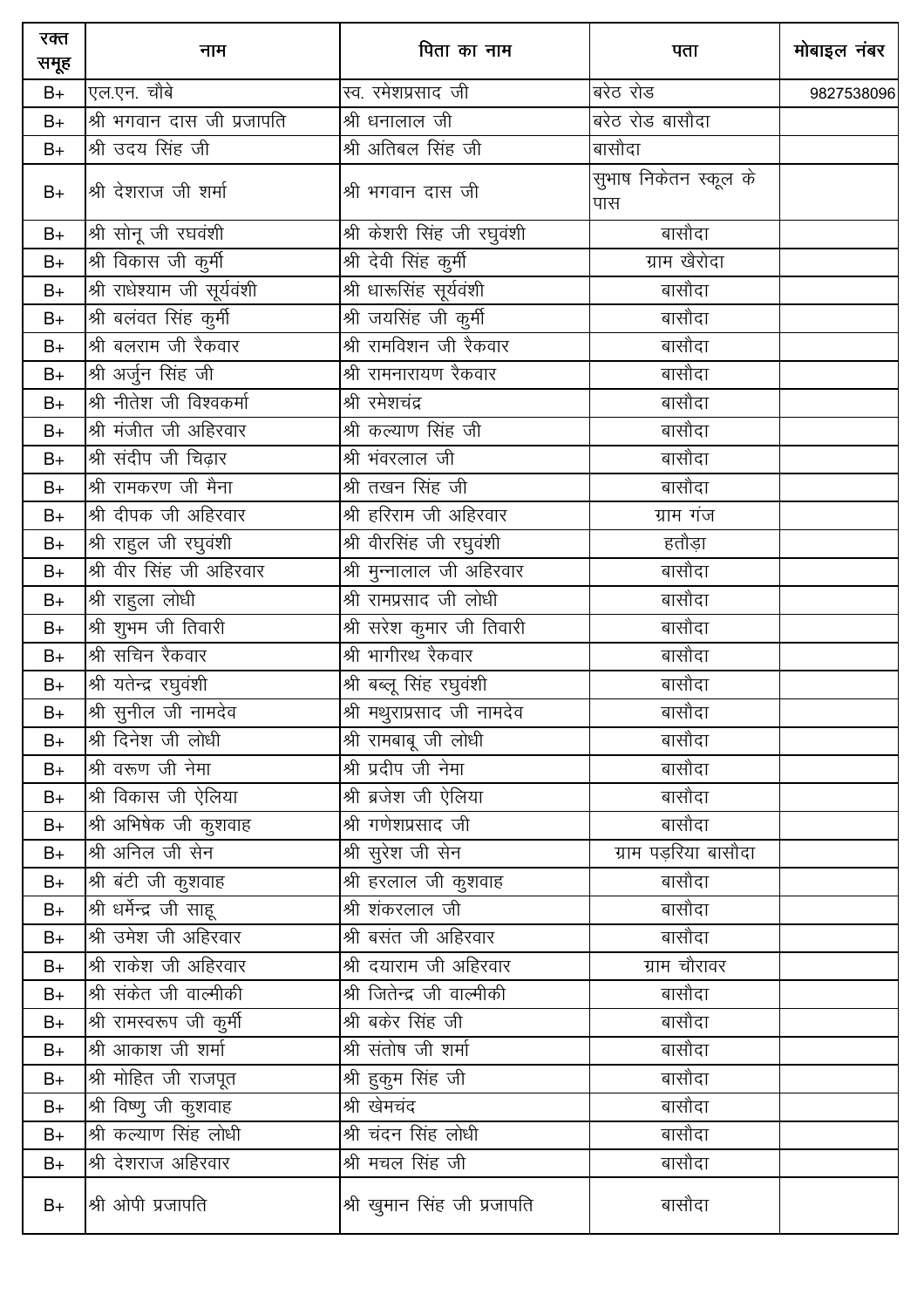| रक्त<br>समूह | नाम                           | पिता का नाम                 | पता                           | मोबाइल नंबर |
|--------------|-------------------------------|-----------------------------|-------------------------------|-------------|
| $B+$         | श्री सोनू जी पंथी             | श्री खेमचंद जी पंथी         | पठार मोहल्ला राजेन्द्र नगर    |             |
| $B+$         | श्री गगन जी शर्मा             | श्र बद्रीप्रसाद जी शर्मा    | शिव चौक, पंडापुरा             |             |
| $B+$         | श्री बलराम जी कुशवाह          | श्री मनमोहन जी कुशवाह       | श्री जेल रोड टपरिया<br>बासौदा |             |
| $B+$         | श्री अमित जी जैन              | स्व. श्री नन्नूमल जी जैन    | गांधी चौक, गंजबासौदा          |             |
| $B+$         | श्री ज्ञानप्रकाश जी जैन       | श्री बाबूलाल जी जैन         | गांधी चौक                     |             |
| $B+$         | श्री नसीम जी मंसूरी           | श्री शेरखान जी मंसूरी       | गांधी चौक गंजबासौदा           |             |
| $B+$         | श्री प्रेम सिंह जी राजपूत     | श्री भंवर सिंह जी राजपूत    | पण्डापुरा गंजबासौदा           |             |
| $B+$         | श्री राजा जी प्रजापति         | श्री बाबूलाल जी प्रजापति    | पचमा रोड, गंजबासौदा           |             |
| $B+$         | श्री मदनलाल जी सेन            | श्री बाबूलाल जी सेन         | मातापुरा                      |             |
| $B+$         | श्री शरद जी जैन               | श्री गेंदालाल जी जैन        | गांधी चौक, गंजबासौदा          |             |
| $B+$         | श्री मूलचंद जी पंथी           | श्री खुशाल चंद जी पंथी      | राजेन्द्र नगद जेल रोड         |             |
| $B+$         | श्री अमित जी नेमा             | श्री रामेश्वर जी नेमा       | हनमान चौक                     |             |
| $B+$         | श्री महेन्द्र जी रघुवंशी      | श्री खिलान सिंह जी रघुवंशी  | पठार मोहल्ला                  |             |
| $B+$         | श्रीमती पदम बाई               | श्री सददू                   | —<br>जाठौदा ग्राम             |             |
| $B+$         | श्री हरिशंकर जी तिवारी        | श्री दौलतराम जी तिवारी      | माता पुरा बासौदा              |             |
| $B+$         | श्री गोटीराम जी अहिरवार       | श्री जालम सिंह जी अहिरवार   | गांधी चौक                     |             |
| $B+$         | श्री भैययन मंसूरी             | श्री एस.के. मंसूरी          | गांधी चौक                     |             |
| $B+$         | श्री सुरेश जी सोंलकी          | श्री झजूलाल जी सोलंकी       | गांधी चौक बासौदा              |             |
| $B+$         | श्री राजेन्द्र जी बघेल        | श्री मोती सिंह जी बघेल      | पीपल वाला चौक                 |             |
| B+           | श्री अंचल जी शर्मा            | श्री राजेश जी शर्मा         | गांधी चौक                     |             |
| $B+$         | श्री गौरव जी पंथी             | श्री मंलचंद जी पंथी         | कोरी मोहल्ला                  |             |
| $B+$         | श्री राजकुमार जी पंथी         | श्री नवलकिशोर जी पंथी       | कोरी मोहल्ला                  |             |
| $B+$         | श्री विशाल जी श्रीवास्तव      | श्री विष्णु जी श्रीवास्तव   | गांधी चौक                     |             |
| $B+$         | श्री शिभम जी नामदेव           | श्री ब्रजमोहन जी नामदेव     | राजेन्द <sub>र</sub> नगर      |             |
| $B+$         | श्री विशाल जी जैन             | श्री विनोद कुमार जी जैन     | गांधी चौक                     | 9827585804  |
| $B+$         | श्री शिभम जी सोनी             | श्री अशोक कुमार जी सोनी     | सरसपुरा बासौदा                |             |
| $B+$         | श्री वैभव जी श्रीवास्तव       | श्री विष्णु जी श्रीवास्तव   | गांधी चौक                     | 9907801894  |
| $B+$         | श्री रंजीत सिंह जी सोनी       | श्री धनीराम जी सोनी         | गांधी चौक                     | 9165944672  |
| $B+$         | श्री संजीव जी पंथी            | स्व. श्री रामचरण जी पंथी    | कारीपुरा                      |             |
| $B+$         | श्री संजीव जी सोनी            | श्री पुरूषोत्तम लाल जी सोनी | सदर बाजार                     |             |
| $B+$         | श्री अर्पित जी शर्मा          | श्री मनमोहन जी शर्मा        | गांधी चौक                     |             |
| $B+$         | श्री द्वारका प्रसाद जी तिवारी | श्री विद्यानंद जी तिवारी    | गांधी चौक                     |             |
| $B+$         | श्री कमल जी यादव              | श्री धनीराम जी यादव         | पण्डापुरा गंजबासौदा           |             |
| $B+$         | श्री सचिन जी दुबे             | श्री प्रदीप जी दुबे         | राजेन्द्र नगर                 |             |
| $B+$         | श्री सरजन जी गौर              | श्री तुलसी राम जी गौर       |                               |             |
| $B+$         | श्री सतीश जी सेन              | श्री नारायण जी सेन          | पण्डापुरा गंजबासौदा           |             |
| $B+$         | श्री रामबन सिंह जी बघेल       | श्री बारेलाल जी बघेल        | पठार मोहल्ला                  |             |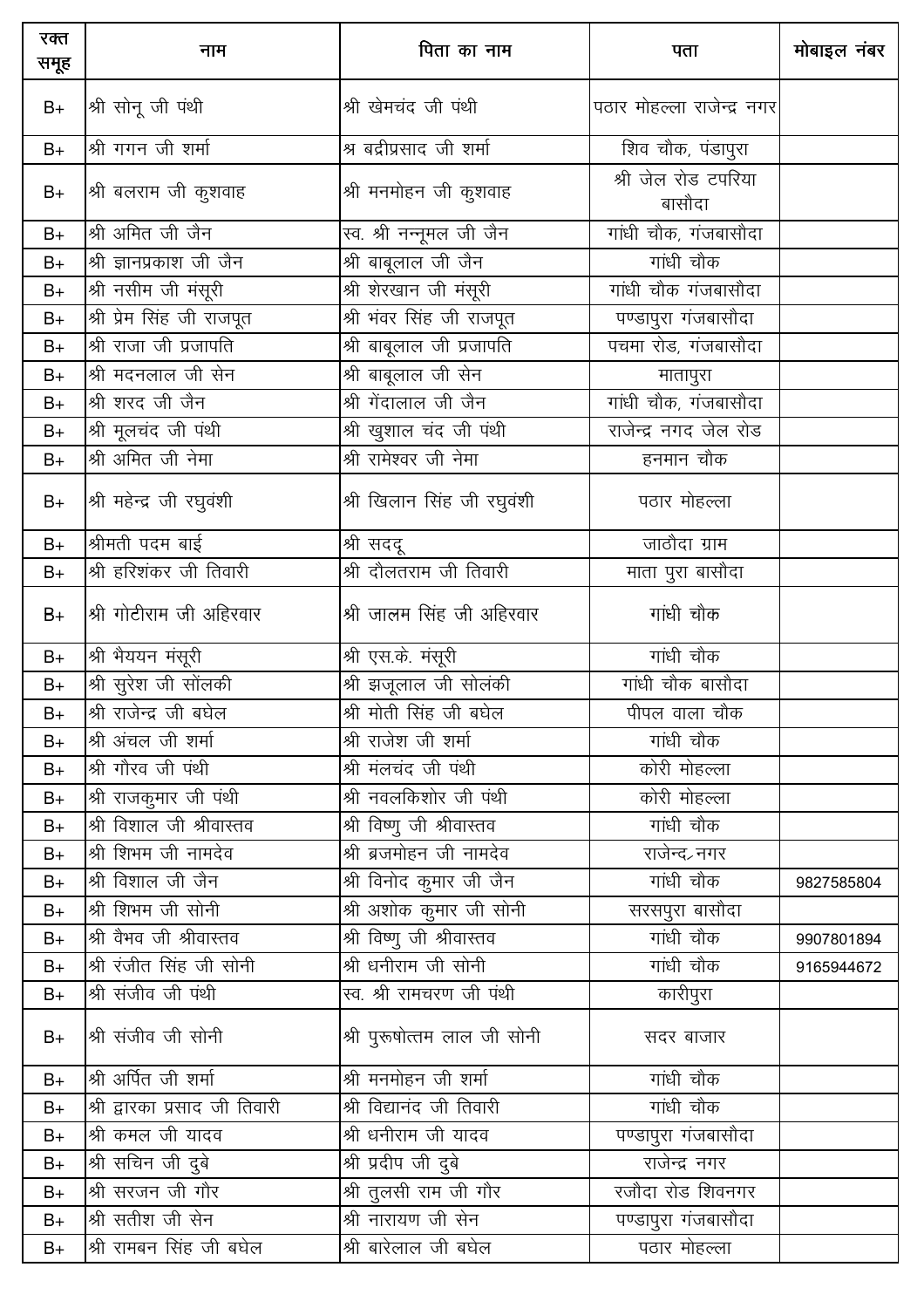| रक्त<br>समूह | नाम                           | पिता का नाम                | पता               | मोबाइल नंबर |
|--------------|-------------------------------|----------------------------|-------------------|-------------|
| $B+$         | श्री जितेन्द्र जी शर्मा       | श्री ब्रजमोहन जी शर्मा     | राजेन्द्र नगर     |             |
| $B+$         | श्री राहुल जी रघुवंशी         | श्री रामकृष्ण जी रघुवंशी   | राजेन्द्र नगर     |             |
| $B+$         | श्री भूमिराज जी कुशवाह        | श्री मांत्रीलाल जी कुशवाह  | राजेन्द्र नगर     |             |
| $B+$         | श्री मदनबाबू जी सेन           | श्री बाबूलाल सेन           | रतन स्कूल के पीछे |             |
| $B+$         | श्री मूलचंद जी पंथी           | श्री गोबरधन जी पंथी        | कोरी मोहल्ला      |             |
| $B+$         | श्री रामदयाल जी मेना          | श्री रघुनाथ सिंह जी मैना   | गांधी चौक         |             |
| $B+$         | श्री मनीष जी अरोरा            | श्री सुदर्शन जी अरोरा      | गांधी चौक         |             |
| $B+$         | श्री मनोज जी साहू             | श्री केशरी जी साहू         | लोहा मिल          |             |
| $B+$         | श्री मनमोहन जी शर्मा          | श्री भगवती प्रसाद जी शर्मा | गांधी चौक         |             |
| $B+$         | श्री प्रेमनारायण जी शर्मा     | श्री दयाराम जी शर्मा       | गांधी चौक         |             |
| $B+$         | श्री सीताराम जी रैकवार        | श्री नयन सुख जी रैकवार     | फ्रीगंज           |             |
| $B+$         | श्री ईश जी शर्मा              | श्री राजेश जी शर्मा        | गांधी चौक         |             |
| $B+$         | श्री धर्मेन्द्र जी यादव       | श्री सुरेश जी यादव         | राजेन्द्र नगर     |             |
| $B+$         | श्री मनीष जी पवार             | श्री भंवर सिंह जी पवार     | राजेन्द्र नगर     |             |
| $B+$         | श्री अमितमोहन जी शर्मा        | श्री शम्भूदयाल जी शर्मा    | गांध चौक          |             |
| $B+$         | श्री आयूष जी सोनी             | श्री हुकुमचंद जी सोनी      | पीपल वाला चौक     |             |
| $B+$         | श्री रणवीर सिंह जी दांगी      | श्री मूलचंद जी दांगी       | ग्राम मांगरोद     |             |
| $B+$         | श्री भाग्यचंद जी पंथी         | श्री वरधन सिंह जी पंथी     | गांधी चौक         |             |
| $B+$         | श्री उदित सिंह जी रघुवंशी     | श्री रामसिंह जी            | जौहद              |             |
| $B+$         | श्री दातार सिंह जी            | श्रीराम सिंह               |                   |             |
| $B+$         | श्री हरनाम सिंह जी            | श्री नारायण सिंह जी        |                   |             |
| $B+$         | श्री अमर सिंह जी              | श्री मंगल सिंह जी          |                   |             |
| $B+$         | श्री धर्मेन्द्र जी राजपूत     | श्री रूप सिंह जी राजपूत    |                   |             |
| $B+$         | श्री काशीराम जी रघुवंशी       | श्री हरनाम सिंह जी         |                   |             |
| $B+$         | श्री महेंद्र सिंह जी          | श्री फूलसिंह जी            |                   |             |
| $B+$         | श्री विनोद जी राठौर           | श्री वंशीलाल जी            |                   |             |
| $B+$         | श्री अरविंद जी राजपूत         | श्री गुलाब सिंह जी राजपूत  |                   |             |
| $B+$         | श्री मोती लाल जी              | श्री बारेलाल ज             |                   |             |
| $B+$         | श्री आकाश जी राजपूत           | श्री फूल सिंह जी           |                   |             |
| $B+$         | श्री भूपेन्द्र सिंह जी राजपूत | श्री पंचम सिंह जी          |                   |             |
| $B+$         | श्री वीरेन्द्र सिंह जी राजपूत | मोती सिंह जी राजपूत        |                   |             |
| $B+$         | श्री संतराम सिंह जी           | गंधर्व सिंह जी             |                   |             |
| $B+$         | श्री सूरज सिंह जी             | श्री मंगल सिंह जी          |                   |             |
| $B+$         | श्री विक्रम जी राजपूत         | श्री गणराज सिंह जी         |                   |             |
| $B+$         | श्री पंचालाल जी               | श्री धांसी                 |                   |             |
| $B+$         | श्री राम जी राजपूत            | श्री रूप सिंह जी           |                   |             |
| $B+$         | श्री माखन सिंह जी             | श्री रामकिशन जी            |                   |             |
| $B+$         | श्री शांति बाई जी             | श्री वंशीलाल जी            |                   |             |
| $B+$         | श्री शांति बाई जी             | श्री कालू जी सेन           |                   |             |
| $B+$         | श्री शुभम जी राजपूत           | श्री कैलाश बाबू जी         |                   |             |
| $B+$         | श्री तुलाराम जी               | श्री हल्कई                 |                   |             |
| $B+$         | श्री गुड्डी बाई जी            | श्री मुन्नालाल जी          |                   |             |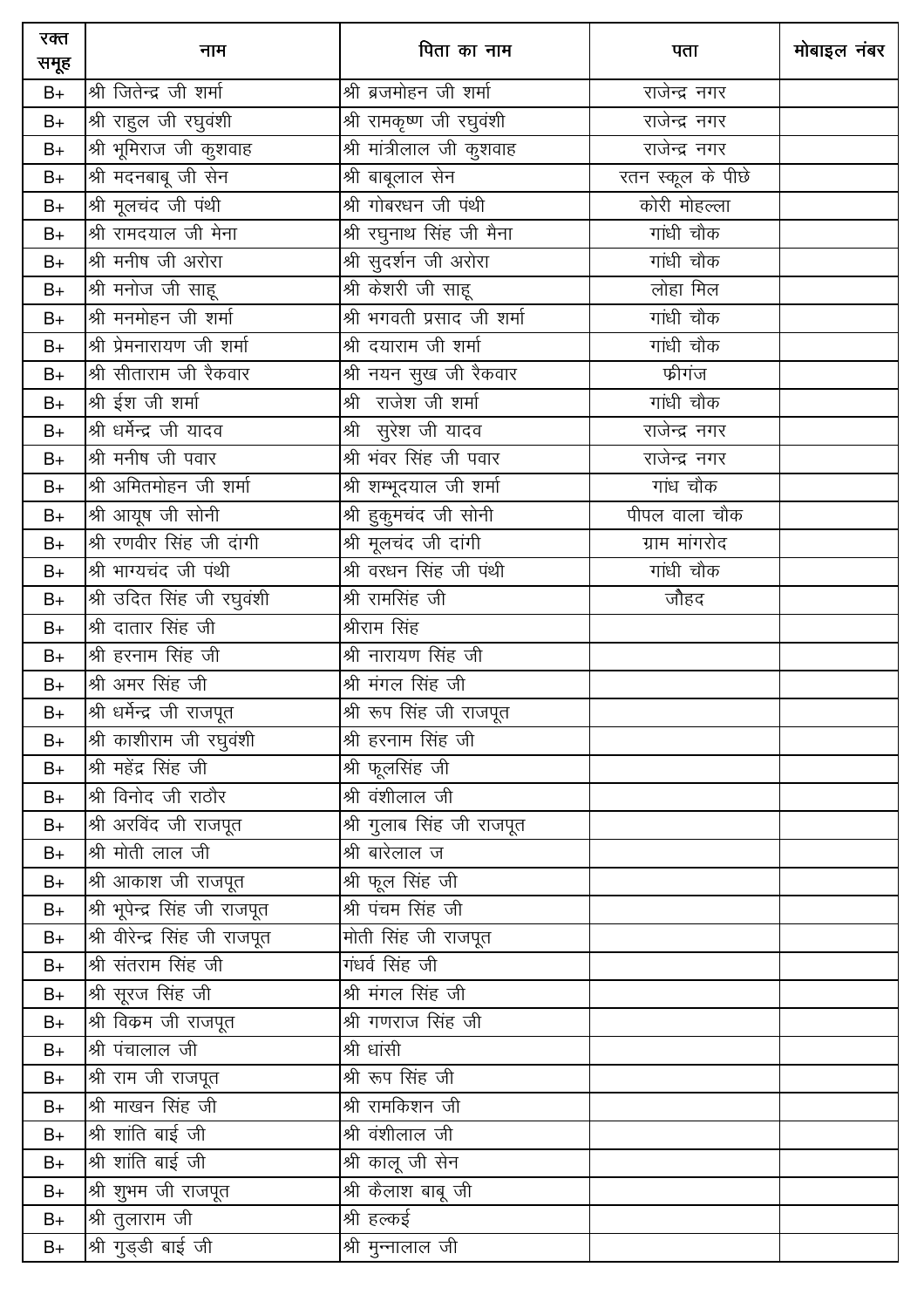| रक्त<br>समूह | नाम                        | पिता का नाम         | पता                                   | मोबाइल नंबर |
|--------------|----------------------------|---------------------|---------------------------------------|-------------|
| $B+$         | श्री भूपेन्द्र सिंह जी     | श्री छतर सिंह जी    |                                       |             |
| $B+$         | श्री भूरेलाल जी            | श्री वीरभान सिंह जी |                                       |             |
| $B+$         | श्रीमति लक्ष्मीबाई जी      | श्री गुलाब सिंह जी  |                                       |             |
| $B+$         | श्री लाखन सिंह जी          | श्री थान सिंह जी    |                                       |             |
| $B+$         | श्री रंजीत सिंह जी सोनी    | श्री दीमान सिंह जी  |                                       |             |
| $B+$         | श्री मेहरबान सिंह जी       | श्री कोमल सिंह जी   |                                       |             |
| $B+$         | श्री कैलाश सिंह जी         | श्री सरदार सिंह जी  |                                       |             |
| $B+$         | श्री ज्ञान सिंह जी         | श्री कुंजीलाल       |                                       |             |
| $B+$         | श्री नारायण सिंह जी        | श्री सरदार सिंह जी  |                                       |             |
| $B+$         | श्री बलवीर सिंह जी         | श्री थान सिंह जी    |                                       |             |
| $B+$         | श्री लालाराम जी            | श्री बारेलाल जी     |                                       |             |
| $B+$         | अंकित रधुवंशी              | श्री दीपक रघुवंशी   | बरेठ रोड                              | 7879840838  |
| $B+$         | गौरव साहू                  | श्री घनश्याम साहू   | सूभाष निकेतन गली, बरेठ<br>रोड         | 9806359852  |
| $B+$         | दीपक किरार                 | श्री रामचरण         | नया बस स्टैंड, गंजबासौदा              | 8965941184  |
| $B+$         | श्यामसुंदर गुप्ता          | श्री हरिलाल जी      | नवांकुर गली, बरेठ रोड<br>गंजबासौदा    | 9165649772  |
| $B+$         | अमन श्रीवास्तव             | श्री संतोष          | ब्लाक आफिस                            | 9993463807  |
| $B+$         | राजा गुर्जर                | श्री भारत सिंह      | बरेठ रोड, गंजबासौदा                   | 9826331880  |
| $B+$         | अर्पित साहू                | श्री अनिल साहू      | पुलिस लाइन                            | 8305559802  |
| $B+$         | रोहित सक्सेना              | श्री हृदयभूषण       | लड्डा एजेंसी गली,<br>गंजबासौदा        | 9893675050  |
| $B+$         | प्रकाश मीणा                |                     | नवांकुर गली,                          |             |
| $B+$         | श्री कविता जी बघेल         | श्री बाबूलाल जी     | नया बस स्टैंड, गंजबासौदा              |             |
| $B+$         | श्री आशीष जी औरंगबादकर     | श्री अतुल जी विष्णु | विजय नगर, गंजबासौदा                   | 9827299430  |
| $B+$         | प्रदीप                     | श्री जसवंत सिंह जी  | लड़डा एजेंसी गली,<br>गंजबासौदा        | 9806760124  |
| $B+$         | श्री रोशनी जी रघुवंशी      | श्री रघुवीर सिंह जी | लड़डा एजेंसी गली,<br>गंजबासौदा        |             |
| $B+$         | श्री ऋषभ जी दुबे           |                     | लड्डा एजेंसी गली,<br>गंजबासौदा        |             |
| $B+$         | श्री शुभम जी रघुवंशी       |                     | हनुमान चौक, गंजबासौदा                 |             |
| $B+$         | श्री अभय कपिल जी           | गीता टाकीज          |                                       |             |
| $B+$         | श्री धर्मेन्द्र जी रघुवंशी |                     | बरेठ रोड, गंजबासौदा                   |             |
| $B+$         | श्री रोमी जी जैन           |                     | बरेठ रोड, गंजबासौदा                   |             |
| $B+$         | श्री वंदना जी              |                     | विश्वकर्मा मंदिर के पीछे,<br>बरेठ रोड |             |
| $B+$         | श्री निधि जी दांगी         |                     | लड्डा एजेंसी                          |             |
| $B+$         | श्री सोनम जी कुशवाह        |                     | लड्डा एजेंसी                          |             |
| $B+$         | श्री निकिता जी रघुवंशी     |                     | लड्डा एजेंसी                          |             |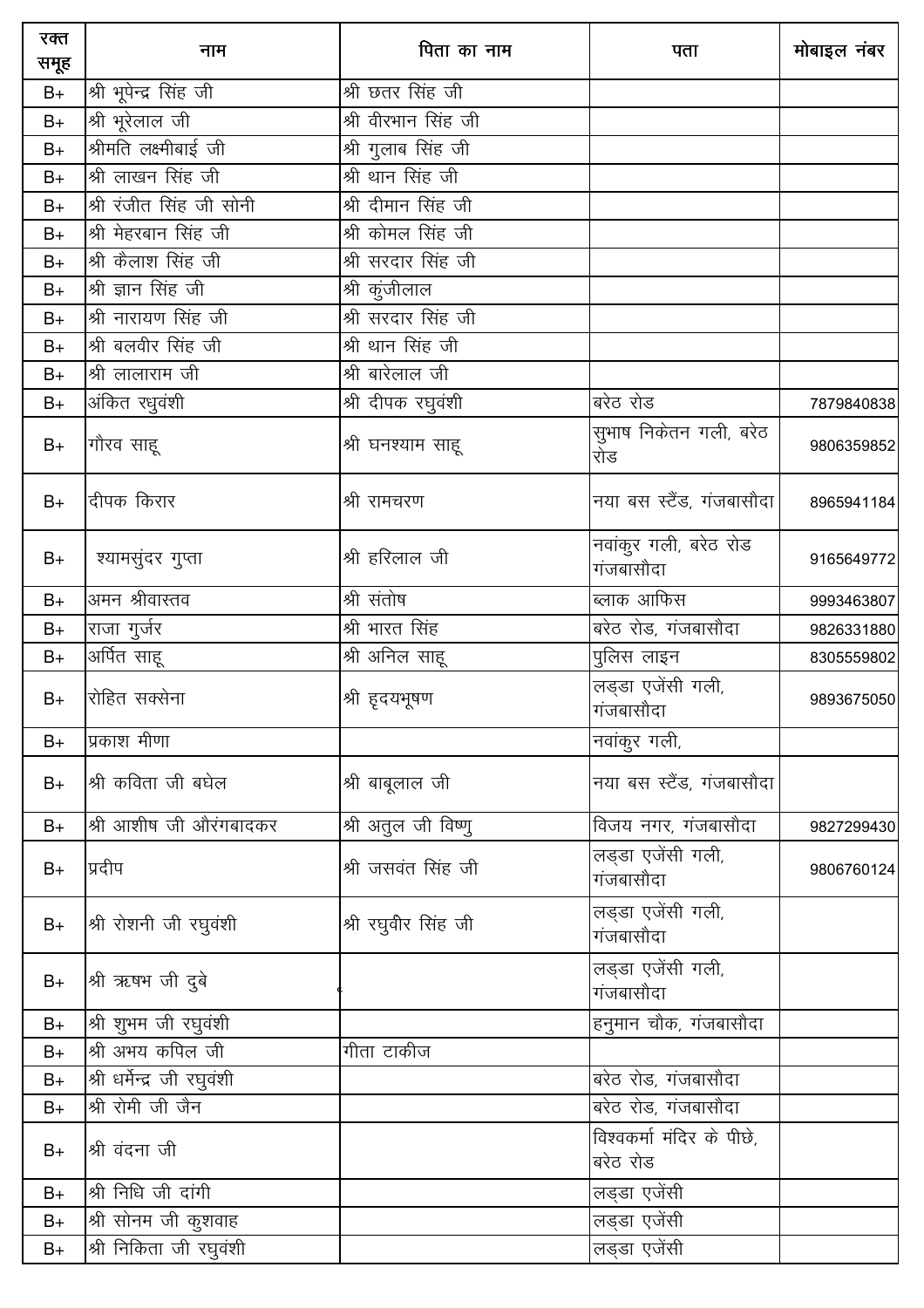| रक्त<br>समूह | नाम                       | पिता का नाम                 | पता                                | मोबाइल नंबर |
|--------------|---------------------------|-----------------------------|------------------------------------|-------------|
| $B+$         | श्री सुनीता जी            |                             | नया बस स्टैंड, गंजबासौदा           |             |
| $B+$         | श्री रानी जी साहू         |                             | चार खम्बा, गली                     |             |
| $B+$         | श्री राहुल श्रीवास        |                             | गायत्री नगर                        |             |
| $B+$         | श्री गौरव जी नामदेव       |                             | लड्डा एजेंसी                       |             |
| $B+$         | श्री कपिल जी दांगी        |                             | चार खम्बा, गली                     |             |
| $B+$         | श्री धर्मेन्द्र जी राठौर  |                             | सुभाष निकेतन गली                   |             |
| $B+$         | श्री प्रिया जी जैन        | श्री देवेद्र जी कुमार       | बरेठ रोड, गंजबासौदा                | 8085211801  |
| $B+$         | श्री पियूष जी श्रीवास्तव  |                             | कृपाराम वाली गली,                  |             |
| $B+$         | श्री खुशबू जी अग्रवाल     | श्री रमेश जी दांगी          | सुभाष चौक, गंजबासौदा               | 8962455327  |
| $B+$         | श्री रचना जी जैन          | श्री पति का नाम रवि जी जैन  | त्योंदा रोड, गंजबासौदा             | 9201987732  |
| $B+$         | श्री पूजा जी सेन          | श्री रामसिंह जी             | नानाजी वाली गली,<br>गंजबासौदा      | 9752830399  |
| $B+$         | श्री प्रियंका रघुवंशी     | श्री रामकृष्ण जी रघुवंशी    | बैहलोट वायपास,<br>गंजबासौदा        | 9827372670  |
| $B+$         | श्री सौरभ जी शर्मा        |                             | बरेठ रोड                           |             |
| $B+$         | श्री शोभा जी चौकसे        | श्री रामबाबू जी चौकसे       | स्टेशन के पास, वार्ड 1             | 9754196526  |
| $B+$         | श्री लोकेन्द्र जी रघुवंशी | श्री गजेन्द्र सिंह जी       | होण्डा शोरूम के सामने              | 9691523932  |
| $B+$         | श्री श्रवण जी मैना        |                             | नामदेव कालोनी,                     |             |
| $B+$         | श्री नीरज जी रघुवंशी      | श्री दीपक जी रघुवंशी        | नामदेव कालोनी,                     | 9993783312  |
| $B+$         | श्री चेतन जी राजपूत       | श्री शेर सिंह जी रघुवंशी    | जैन मंदिर गली,<br>गंजबासौदा        | 9630660356  |
| $B+$         | श्री अमित जी रघुवंशी      | श्री देवेन्द्र जी रघुवंशी   | पुराना बस स्टैंड,                  |             |
| $B+$         | श्री विवेक जी पंथी        | श्री शंकरलाल जी पंथी        | रामनगर कालोनी,<br>गंजबासौदा        | 9893974598  |
| $B+$         | श्री चंद्रकुार जी मिश्रा  | श्री राजेश प्रसाद जी        | त्योंदा रोड, गंजबासौदा             | 99814465268 |
| $B+$         | श्री सचिन जी दांगी        | श्री अमर सिंह दांगी         | नवांकुर गली, बरेठ रोड<br>गंजबासौदा | 9179400781  |
| $B+$         | श्री प्रदीप कुमार दुबे    | श्री निरंज प्रसाद दुबे      | कालाबाग                            | 9753627383  |
| $B+$         | श्री जगदीश साहू           | श्री परमानंद साहू           | बरेठ रोड, गंजबासौदा                | 9039858648  |
| $B+$         | श्री अपूर्वा शा           | श्री रामकुमार शर्मा         | विजय नगर कालोनी                    | 9098109860  |
| $B+$         | श्री निशा जी यादव         | श्री हरिसिंह जी             | राजेन्द्र नगर, पठार पुरा           | 9827564003  |
| $B+$         | श्री नेहा जी रामपुरी      | <u>श्री तेजु</u> लाल        |                                    | 8085883266  |
| $B+$         | श्री मुन्नीबाई            | पति श्री नेतराम सिंह जी     | दुर्गानगर वाली गली,                | 9425684490  |
| $B+$         | श्री पलक जी गुप्ता        | श्री चंद्रप्रकाश जी गुप्ता  | बरेठ रोड, हनुमान मंदिर के<br>पास   | 9907466089  |
| $B+$         | श्री शिववा जी श्रीवास्तव  | श्री सतीश जी वास्तव         | बरेठ रोड, हनुमान मंदिर के<br>पास   | 9826441028  |
| $B+$         | श्री ज्योति जी आदिवासी    | श्री प्रेमनारायण जी आदिवासी | स्टेशन रोड, इमली चौराहा            | 8878403387  |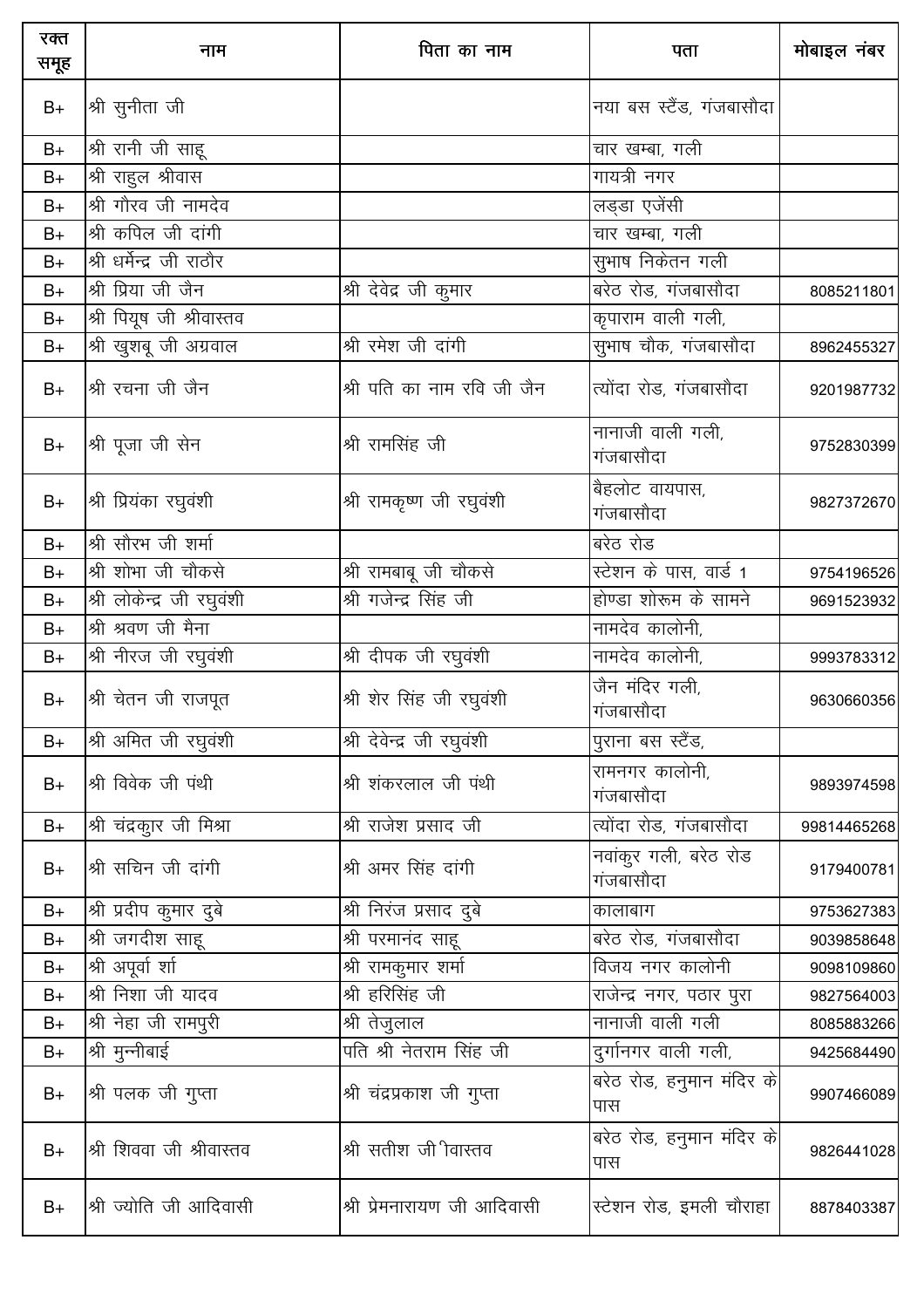| रक्त<br>समूह | नाम                             | पिता का नाम                  | पता                              | मोबाइल नंबर  |
|--------------|---------------------------------|------------------------------|----------------------------------|--------------|
| $B+$         | श्री दीक्षा जी आदिवासी          | श्री प्रेमनारायण जी आदिवासी  | स्टेशन रोड, इमली चौराहा          | 8878403387   |
| $B+$         | श्री राजीव जी शर्मा             | श्री एन.के. शर्मा            | बरेठ रोड, गंजबासौदा              | 87566567887  |
| $B+$         | श्री संतोष जी गौर               | श्री भारत सिंह जी दुबे       | नवांकुर वाली गली,<br>गंजबासौदा   | 9691224279   |
| $B+$         | श्री अंकिता जी यादव             | श्री महेश जी यादव            | राधाकृष्णपुरम                    | 9926359255   |
| $B+$         | श्री साक्षी जी कपिल             | श्री विनय जी कपिल            | गीता टाकीज के पास                | 9301852107   |
| $B+$         | श्री सोनिया जी पाठक             | श्री सुनील जी पाठक           | नवांकुर वाली गली,<br>गंजबासौदा   | 8103892194   |
| $B+$         | श्री पंकज कुमार जी साहू         | श्री मुन्नालाल जी साहु       | वार्ड नंबर 6                     | 9926507629   |
| $B+$         | श्री समीक्षा जी शर्मा           | श्री नीरज जी र्शा            | लक्ष्मीनारायण मंदिर वाली<br>गली, | 9827669096   |
| $B+$         | श्री दीपिका जी गौर              | श्री राजेश जी गौर            | सुभाष निकेतन वाली गली            | 9993183702   |
| $B+$         | श्री कविता जी पांचाल            | श्री दुर्गेश जी पांचाल       | बरेठ रोड, गंजबासौदा              | 8109623641   |
| $B+$         | श्री आकांक्षा जी बघेल           | श्री गोविद सिंह जी बघेल      | सुभाष निकेतन वाली गली            | 9753120517   |
| $B+$         | श्री दीक्षा जी वर्मा            | श्री शोभाराम जी वर्मा        | पुरानी बस स्टैंड के पीछे         | 9755270986   |
| $B+$         | श्री चंचल जी सोनी               | श्री राकेश जी सोनी           | गांधी चौक, गंजबासौदा             | 9893971172   |
| $B+$         | श्री नेहा जी पाल                | श्री सुंदर जी पाल            | पुरानी बस स्टैंड                 | 9584147989   |
| $B+$         | श्री अदिती जी माथुर             | श्री सतेन्द्र जी माथुर       | गांधी चौक                        | 9806915020   |
| $B+$         | श्री आकांक्षा जी भार्गव         | श्री राजेश जी भार्गव         | नया बस स्टैंड, गंजबासौदा         | 9993449668   |
| $B+$         | श्री निन्जा जी कुशवाह           | श्री अनंदी जी कूशवाह         | बूढ़ापुरा                        | 9993966640   |
| $B+$         | श्री स्वाति जी कुर्मी           | श्री पन्नालाल जी कुर्मी      | कक्का वाली गली, बरेठ<br>रोड      | 9753463364   |
| $B+$         | श्री कु. वर्षा राजपूत           | श्री परमानंद सिंह जी राजपूत  | खारे कुआ के पास                  | 07594 221500 |
| $B+$         | श्री मोहित जी रघुवंशी           | श्री भगवान सिंह जी           | नानाजी वाली गली                  | 8878045951   |
| $B+$         | श्री श्री हिमांशु जी विश्वकर्मा | श्री हरगोविंद जी विश्वकर्मा  | लड़डा एजेंसी वाली गली,           | 9827449051   |
| $B+$         | श्री कल्पेश जी बनोडीकर          | श्री विकास जी बनोडीकर        | लक्ष्मीनारायण मंदिर वाली<br>गली, | 9926273891   |
| $B+$         | श्री सत्यनाम जी गौर             | श्री मान राजेश जी गौर        | सुभाष निकेतन वाली गली            | 9993183702   |
| $B+$         | श्री अभिषेक जी दुबे             | श्री रामनाथ जी दुबे          | बरेठ रोड, गंजबासौदा              | 8827180515   |
| $B+$         | श्री जितेन्द्र जी बिजौरे        | श्री राम बिजौरे              | पुलिस लाइन                       |              |
| $B+$         | श्री मयंक जी श्रीवास्तव         | श्री अबधेश जी श्रीवास्तव     | रिलायंस पेद्रोलपंप के पास        | 9893445245   |
| $B+$         | श्री नितिन जी राठौर             | श्री चरण सिंह जी राठौर       | न्यू बस स्टैंड,                  | 9926351701   |
| $B+$         | श्री रोमिल जी जैन               | श्रीमान महेंद्र कुमार जी जैन | गल्ला मंडी रोड, नेहरू<br>चौक     | 9827373901   |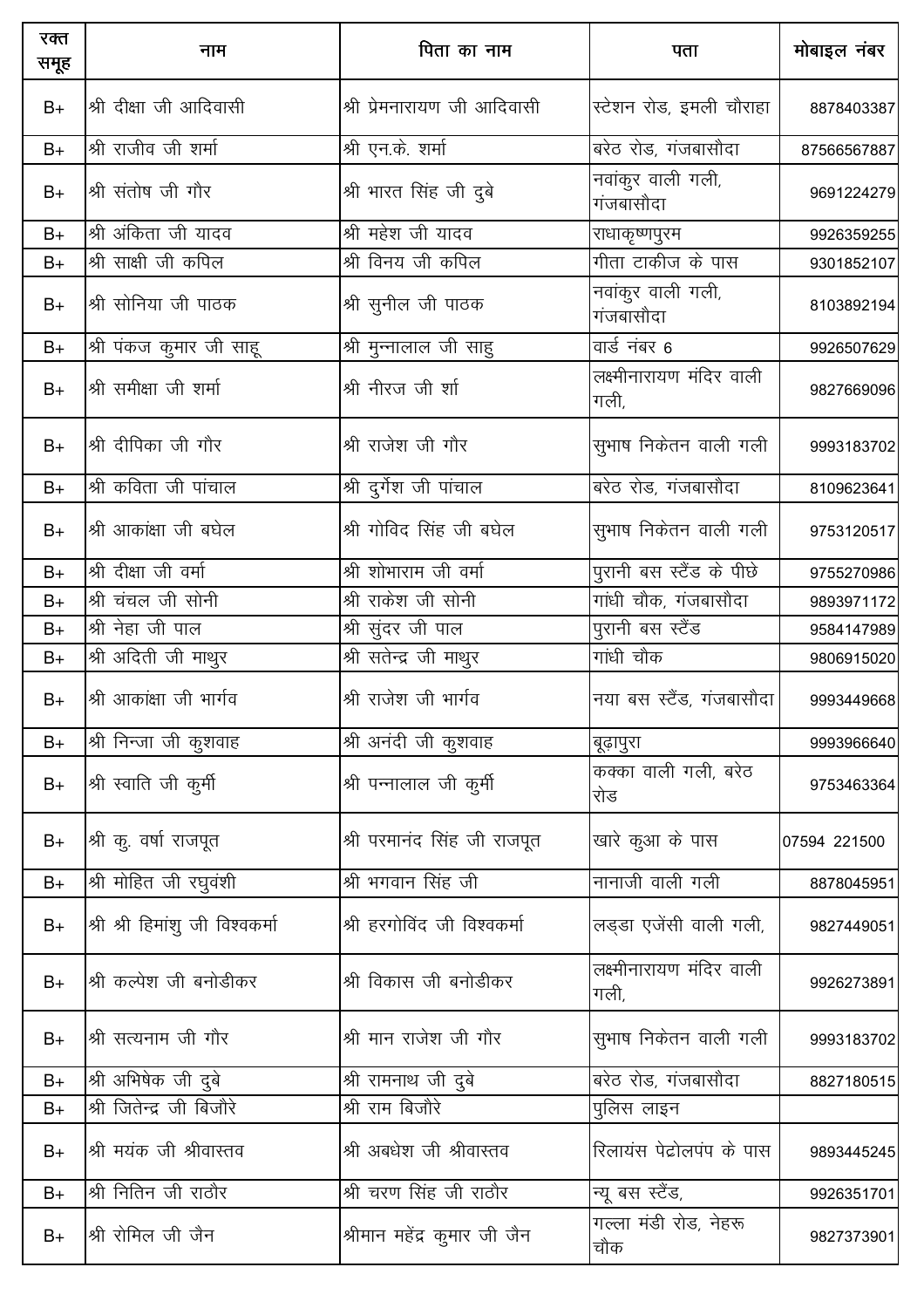| रक्त<br>समूह | नाम                                | पिता का नाम                     | पता                                | मोबाइल नंबर |
|--------------|------------------------------------|---------------------------------|------------------------------------|-------------|
| $B+$         | श्री मोहित जी विश्वकर्मा           | श्री ओमप्रकाश जी विश्वकर्मा     | वार्ड नंबर 1, मधुवन लॉज<br>के पीछे | 8120087680  |
| $B+$         | श्री विनोद जी सौजन्य               | श्री कपूर सिंह जी सौजन्य        | साकेत नगर, कालाबाग,<br>गंजबासौदा   | 9993172349  |
| $B+$         | श्री राघवेन्द्र जी श्रीवास्तव (जज) | श्री ए.एन. श्रीवास              | कालाबाग, बरेठ रोड,<br>गंजबासौदा    | 9425681271  |
| $B+$         | श्री जीवनलाल जी जैन                | श्री आनंदी लाल जी जैन           | कालाबाग, गंजबासौदा                 | 9827373732  |
| $B+$         | श्री महेश जी पाटिल                 | श्री केशर सिंह जी               | नवांकुर स्कूल के पास,<br>गंजबासौदा | 9179839050  |
| $B+$         | श्री हरीप्रसाद जी शर्मा            | श्री केलीलाल जी शर्मा           | नवांकूर स्कूल के पास,<br>गंजबासौदा | 9425463294  |
| $B+$         | श्री देव सिंह जी लोधी              | श्री कमल सिंह जी लोधी           | एस.जी.एस. कालेज के<br>पास          | 9179839050  |
| $B+$         | श्री अशोक जी श्रीवास्तव            | श्री राजेन्द्र कुमार जी         | वार्ड नंबर 1, गंजबासौदा            | 9827687596  |
| $B+$         | श्री उमेश जी नरवरिया               | श्री हरिकिशन जी                 | सिविल कोर्ट बासौदा                 | 9993042254  |
| $B+$         | श्री मनोज जी रैकवार                | श्री गनेशराम जी रैकवार          | राजेन्द्र नगर, गंजबासौदा           | 9179286792  |
| $B+$         | श्री द्वारका प्रसाद जी किरार       | श्री इंदर सिंह जी               | वार्ड नंबर 8, गंजबासौदा            | 9977304861  |
| $B+$         | श्री अरविंद जी बघेल                | श्री हरनाम सिंह जी बघेल         | ग्राम पवई, गंजबासौदा               | 9753657015  |
| $B+$         | श्री फूल सिंह जी ठाकु              | श्री दौलत सिंह जी ठाकुर         | कृषि उपज मंडी समिति,<br>गंजबासौदा  | 9685844055  |
| $B+$         | श्री शुभम जी कुशवाह                | श्री लक्ष्मण जी कुशवाह          | वार्ड नंबर 8, गंजबासौदा            | 97552766021 |
| $B+$         | <u>श्री हरिराम जी दुबे</u>         | श्री भैयालाल जी दुबे            | कृषि उपज मी                        | 9406536775  |
| $B+$         | श्री विमला जी शुक्ला               | श्री सुशील जी शुक्ला            | नया बस स्टैंड, गंजबासौदा           | 221010      |
| $B+$         | श्री जसवंत जी मेनो                 | श्री हरिसिंह जी मेनो            | इमलिया ग्राम बासौदा                | 9691273862  |
| $B+$         | श्री मुकेश जी रैकवार               | श्री भुजबल सिंह जी              | ग्राम मडिया पोनिया                 | 8109988872  |
| $B+$         | श्री राकेश जी गोस्वामी             | श्री हीरालाल जी लोधी            | बरेठ रोड, गंजबासौदा                | 8964840432  |
| $B+$         | श्री सीताराम जी रैकवार             | श्री नयनसुख जी रैकवार           | तहसील कार्यालय,<br>गंजबासौदा       | 9424458734  |
| $B+$         | श्री कमल सिंह जी                   | श्री हरिराम जी अहिरवार          | तहसील कार्यालय,<br>गंजबासौदा       | 9993688826  |
| $B+$         | श्री मनोज कुमार जी सक्सेना         | श्री राजेन्द्र कुमार जी सक्सेना | पाठशाला, गंजबासौदा, वार्ड<br>11    | 9406536195  |
| $B+$         | श्री प्रशांत जी दांगी              | श्री महेन्द्र सिंह जी दांगी     | कालाबाग                            | 9685781973  |
| $B+$         | श्री विवेक जी श्रीवास्तव           | श्री राजेश जी श्रीवास्वतव       | मील रोड                            | 9755444026  |
| $B+$         | श्री अमजद जी खान                   | श्री मुंशी खां                  | सिरोंज चौराह, गंजबासौदा            | 9669884293  |
| $B+$         | श्री हरिओम जी अहिरवार              | श्री रतनलाल जी अहिरवार          | ग्राम गजनई                         |             |
| $B+$         | श्री राजकुमार जी अहिरवार           | श्री धन्नालाल जी अहिरवार        | सिंधी कालोनी                       | 7879212464  |
| $B+$         | श्री रविशंकर जी खरे                | श्री रामेश्वर प्रसाद जी खरे     | पूरन पुरा विदिशा                   |             |
| $B+$         | श्री ओमप्रकाश जी सक्सेना           | श्री जानकी प्रसाद सक्सेना       | बरेठ रोड                           | 9630443540  |
| $B+$         | श्री शिवम जी नामदेव                | श्री सुनील जी नामदेव            | बूढ़ापुरा वार्ड 24                 | 7869808012  |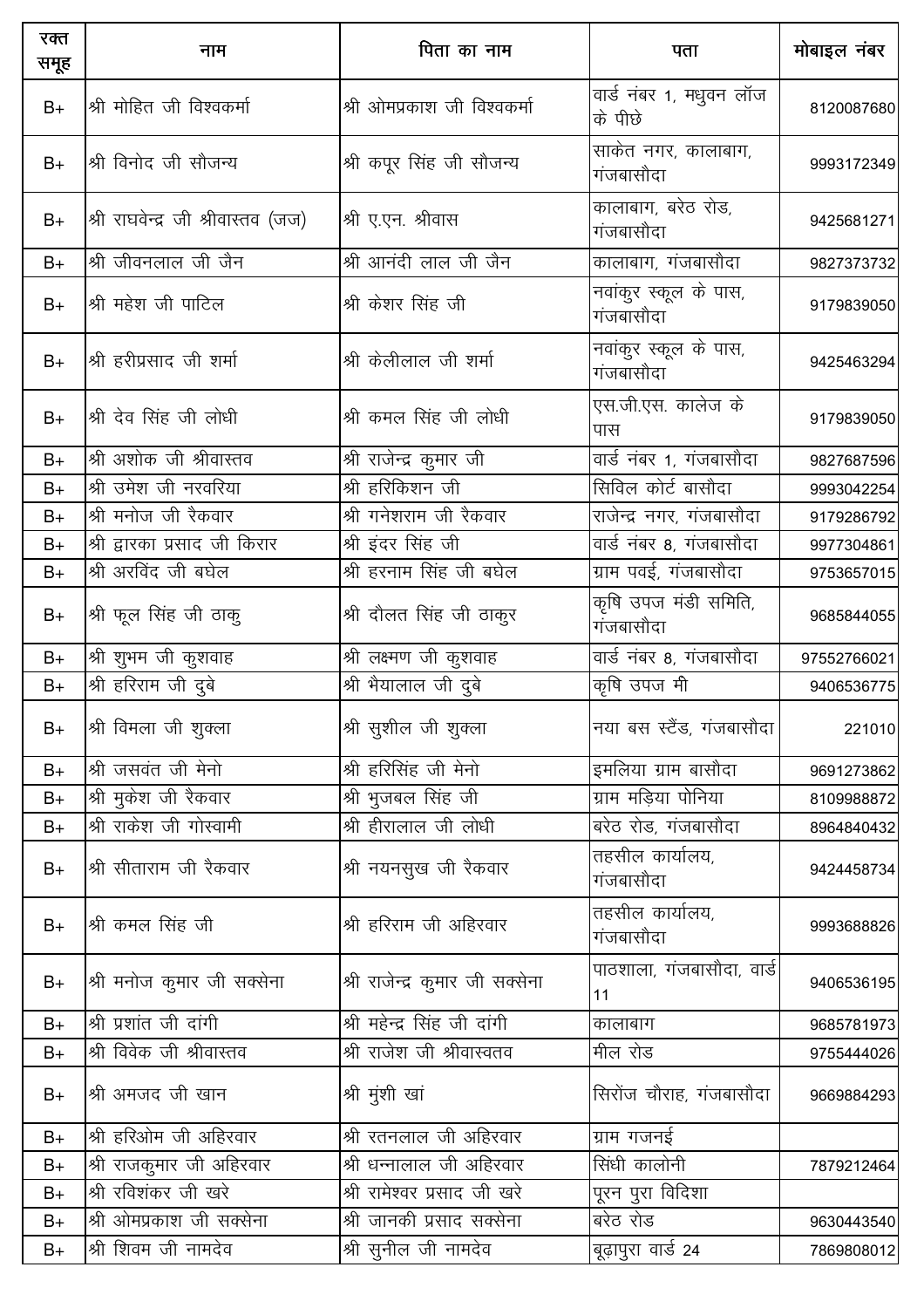| रक्त<br>समूह | नाम                            | पिता का नाम                   | पता                            | मोबाइल नंबर |
|--------------|--------------------------------|-------------------------------|--------------------------------|-------------|
| $B+$         | श्री शिवराज जी अहिरवार         | श्री चंदनसिंह जी अहिरवार      | गायत्री नगर                    | 8878235486  |
| $B+$         | श्री सोनू जी अहिरवार           | श्री रामस्वरूप जी             | गौशाला वार्ड 10                | 9907942928  |
| $B+$         | श्री सूर्यप्रकाश जी चोरसिया    | श्री अमीरचंद जी               | वार्ड 6, गंजबासौदा             | 9777047508  |
| $B+$         | श्री प्रहलाद सिंह कुर्मी       | श्री रतन सिंह जी              | करई मुराहर                     | 9926352418  |
| $B+$         | श्री संतोष कुर्मी जी           | श्री बालाराम जी विश्वकर्मा    | बैहलोट                         | 8982504906  |
| $B+$         | श्री सुनील जी                  | श्री ताराचंद जी               | चाचा वाली गली                  | 9827566594  |
| $B+$         | <u>श्री</u> रोहित राज जी       | श्री रतिराम जी अहिरवार        | रविदास कालोनी                  | 9907797741  |
| $B+$         | श्री सुन्दर सिंह जी            | श्री मुंशीलाल राजपूत जी       | मढिया                          | 9669338484  |
| $B+$         | श्री जितेन्द्र सिंह जी बघेल    | श्री राजकुमार जी बघेल         | हरगनाखेड़ी                     | 9179263844  |
| $B+$         | श्री राजेन्द्र सिंह जी         | श्री लक्ष्मण सिंह जी          | नवांकुर वाली गली,<br>गंजबासौदा | 9827284308  |
| $B+$         | श्री सरदार सिंह जी             | श्री गुलाब सिंह               | गांधी चौक                      | 9823720539  |
| $B+$         | श्री विजय जी माथुर             | <u>श्री जे.आर. माथु</u> र     | गणेशपुरा गंजबासौदा             | 9827737378  |
| $B+$         | श्री सौरभ जी सूर्यवंशी         | श्री मोहनलाल जी               | सिंधी कालोनी                   | 9826318694  |
| $B+$         | श्री रिजवान खा                 | श्री रहीश खा                  | जवाहर रोड, गंजबासौदा           | 9981498904  |
| $B+$         | श्री प्रदीप अहिरवार जी         | श्री भारत सिंह                | चूड़ी मोहल्ला                  | 8269320806  |
| $B+$         | श्री जितेन्द्र मालवीय          | श्री हरि सिंह                 | सावकर चौक                      | 7869035398  |
| $B+$         | श्री पूजा जी जैन               | श्री भानु कुमार जी जैन        | गांधी चोक गंजबासौदा            | 9691519028  |
| $B+$         | श्री हर्षिका खोना जी           | श्री खुशालचंद जी खोना         | बैहलोट वायपास रोड              | 9200261806  |
| $B+$         | श्री शिवाांगी जी राजपूत        | श्री भगवान सिंह जी राजपूत     | टीटी जैन पाठशाला               | 9713522254  |
| $B+$         | श्री संगम जी रघुवंशी           | श्री गजराज सिंह जी            | लक्ष्मीनारायण मंदिर गली        | 9907032288  |
| $B+$         | श्री नीलू जी रघुवंशी           | श्री कमल सिंह जी रघुवंशी      | त्योंदा रोड, गंजबासौदा         | 9754488346  |
| $B+$         | <u>श्रीमति मीनाक्षी जी जैन</u> | श्री जितेन्द्र कुमार जी जैन   | चक्क स्वरूपनगर                 | 9827512349  |
| $B+$         | श्री निधी जी दांगी             | श्री अंचल सिंह दांगी          | एस.जी.एस. कालेज के<br>सामने    | 7879165688  |
| $B+$         | श्री मीनू जी चौकसे             | श्री रामबाबू जी चौकसे         | स्टेशन के पास                  | 9754196526  |
| $B+$         | श्री गरिमा सेन जी              | श्री संतोष कुमार जी सेन       | फ्रीगंज स्कूल के पास           | 9098062418  |
| $B+$         | श्री एकता जी शर्मा             | श्री भारत प्रसाद जी शर्मा     | दुर्गा नगर बरेठ रोड            | 9827576604  |
| $B+$         | श्री रामकली जी नामदेव          | पति श्री बाबूलाल जी नामदेव    | मिर्जापुर गंजबासौदा            |             |
| $B+$         | श्री रूचि जी माहेश्वरी         | श्री राजीव जी माहेश्वरी       | नेहरू चौक, गंजबासौदा           | 9993083495  |
| $B+$         | श्री पूर्व जी रघुवंशी          | श्री हरिसिंह जी रघुवंशी       | नेहरू चौक गंजबासौदा            | 7828328440  |
| $B+$         | श्री राजनंदिनी जी दांगी        | श्री सूर्यपाल जी दांगी        | जयपैलेस के पीछे                | 9827368118  |
| $B+$         | श्री रानी जी रघुवंशी           | श्री दीवान सिंह जी रघुवंशी    | नेहरू चौक, गंजबासौदा           | 9754824350  |
| $B+$         | श्री ध्रुव जी राय              | श्री सुभाष जी राय             | नवांकुर गली                    | 9407595012  |
| $B+$         | श्री जयश्री लोधी               | श्री मेहताब सिंह जी लोधी      | लक्ष्मीनारायण मंदिर गली        | 8982574219  |
| $B+$         | पूजा जी मीणा                   | श्री रतिराम जी मीणा           | त्योंदा रोड, इंद्रानगर         | 9827603438  |
| $B+$         | श्री मीनाक्षी जी साहू          | श्री मुन्नालाल जी साहू        | त्योंदा राूड शिवनगर            | 9752647450  |
| $B+$         | श्री दिव्या जी पटेल            | श्री अर्जुन सिंह जी पटेल      | त्योंदा रोड                    | 9993442846  |
| $B+$         | श्री दीपा जी चौरसिया           | श्री नरेन्द्र सिंह जी चौरसिया | हरिसिंह कक्का के सामने         | 7389528560  |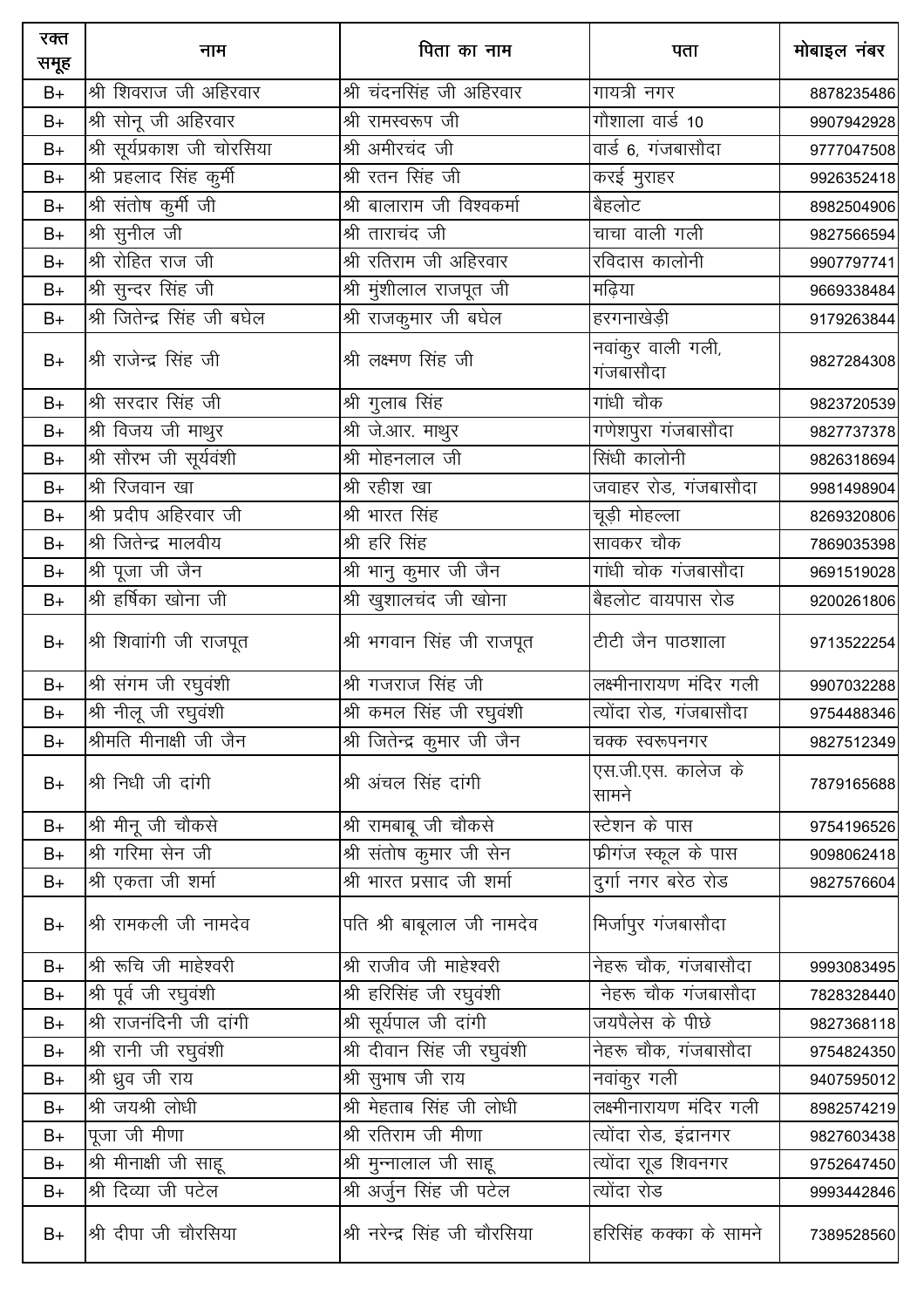| रक्त<br>समूह  | नाम                          | पिता का नाम                    | पता                               | मोबाइल नंबर |
|---------------|------------------------------|--------------------------------|-----------------------------------|-------------|
| $B+$          | श्री भारती जी मरावी          | श्री ललसू मरावी                | जेल रोड                           | 9827064668  |
| $B+$          | श्री नीतू जी उइके            | श्री सुरेन्द्र सिंह जी उइके    | धूम कलेक्शन के पास                | 8120170070  |
| $B+$          | श्री रोहित जी कुर्मवंशी      | श्री जय सिंह कुर्मवंशी         | इमली चौराहा, कालाबाग              | 7415285391  |
| $B+$          | श्री अरविंद जी रघुवंशी       | श्री महेन्द्रप्रतापसिंह जी     | लक्ष्मीनारायण मंदिर गली           | 8817727033  |
| $B+$          | श्री रिंकी जी रघुवंशी        | श्री श्री राम जी रघुवंशी       | नवांकुर वाली गली                  | 9926733837  |
| $\mathsf{B}+$ | श्री शीतल जी रधुवंशी         | श्री सुरेन्द्र सिंह जी रघुवंशी | डाल्फिन स्कूल के पास              |             |
| $B+$          | श्री गोपाल जी शर्मा          | श्री आशाराम जी शर्मा           | ग्राम सेमरा                       |             |
| $B+$          | श्री अमन जी साहू             | श्री शिवदयाल जी साहू           | सुभाष निकेतन वाली गली             | 9893733362  |
| $\mathsf{B}+$ | श्री शुभम जी यादव            | श्री राजेन्द्र सिंह जी यादव    | नानाजी वाली गली                   | 9098109972  |
| $B+$          | श्री राजदीप जी जैन           | श्री राजू जी जैन               | गांधी चौक                         | 9907345080  |
| $B+$          | श्री शिवम जी शर्मा           | श्री अशोक जी शर्मा             | कृपाराम वाली गली                  | 9926244527  |
| $B+$          | श्री गोविंद सिंह             | श्री कन्हैयालाल जी             | नवांकुर स्कूल                     |             |
| $B+$          | श्री राजेन्द्र सिंह जी यादव  |                                | वार्ड 3                           |             |
| $B+$          | श्री राघवेन्द्र जी लोधी      |                                | गायत्री नगर                       |             |
| $B+$          | श्री प्रकाश जी पंथी          |                                | नई बस्ती                          |             |
| $B+$          | श्री धर्मेन्द्र जी सूर्यवंशी |                                | शिव मंदिर                         |             |
| $B+$          | श्री मयंक जी लाहौरी          |                                | ____<br>नवांकुर वाली गली          |             |
| $B+$          | श्री सुनील जी पंथी           |                                | नेहरू चौक                         |             |
| $B+$          | श्री अमन जी सोनी             |                                | बीना वाली गली                     |             |
| $B+$          | श्री मोनिका जी रघुवंशी       |                                | ____<br>नवांकुर वाली गली          |             |
| $B+$          | श्री जमना प्रसाद जी पंथी     |                                | नेहरू चौक                         |             |
| $B+$          | श्री पूना जी लोधी            |                                | नवांकुर वी गली                    |             |
| $B+$          | श्री सुनील जी जैन प्राचार्य  | श्री राजमाल जी जैन             | प्राचार्य शा. हाईस्कूल<br>फ्रीगंज | 9826314158  |
| $B+$          | श्री शेलेन्द्र जी कुशवाह     | श्री परमलाल जी कुशवाह          | फीगंज स्कूल के पास                | 9993147897  |
| $B+$          | श्री जसमन जी कुशवाह          | श्री अनंत सिंह जी              | स्वरूप् नगर                       | 7828585634  |
| $B+$          | श्री विकास जी दोहरे          | श्री राजेन्द्र सिंह जी दोहरे   | अयोध्या बस्ती                     | 9752520339  |
| $B+$          | श्री देवसिंह जी चौहान        | श्री नरसिंह जी चौहान           | नई बस्ती फीगंज स्कूल के<br>पास    | 9425148604  |
| $B+$          | श्री कुसुम जी वंशकार         | श्री दौलतराम जी                | वार्ड 3 फ्रीगंज बासौदा            | 8120926273  |
| $B+$          | श्री राजा जी वंशकार          | श्री दौलत राम जी               | फ्रीगंज                           | 8120926273  |
| $B+$          | श्री पंकज जी अहिरवार         | श्री विनोद जी अहिरवार          | रविदास कालोनी वार्ड 4             | 9009228582  |
| $B+$          | श्री राहुल जी लोधी           | श्री रामप्रसाद जी              | मील रोड                           | 9907206984  |
| $B+$          | श्री शिवराज जी मोगिया        | श्री गुलाब सिंह मोगिया         | फ्रीगंज                           | 9827623420  |
| $B+$          | श्री आकाश जी पंथी            | श्री भगवान दास जी              | वार्ड 2 बासौदा                    | 9754203128  |
| $B+$          | श्री हरचंद जी कुशवाह         | श्री छोटेलाल जी                | ग्राम बेंहटा                      | 9827450025  |
| $B+$          | श्री हल्के सेन               | श्री बालाराम जी सेन            | लड्डा एजेंसी गली, बरेठ<br>रोड     |             |
| $B+$          | श्री पूजा जी                 | श्री रमेश जी वंशकार            | रविदास कालोनी                     | 975301996   |
| $B+$          | श्री कुलदीप जी रैकवार        | श्री मुन्नालाल जी रैक्वार      | रामनगर कालोनी वार्ड 1             | 8103998502  |
| $B+$          | श्री मुकुल जी पुरोहित        | श्री विष्णु पुरोहित जी         | पूर्वी रेलवे कालोनी               | 9907217145  |